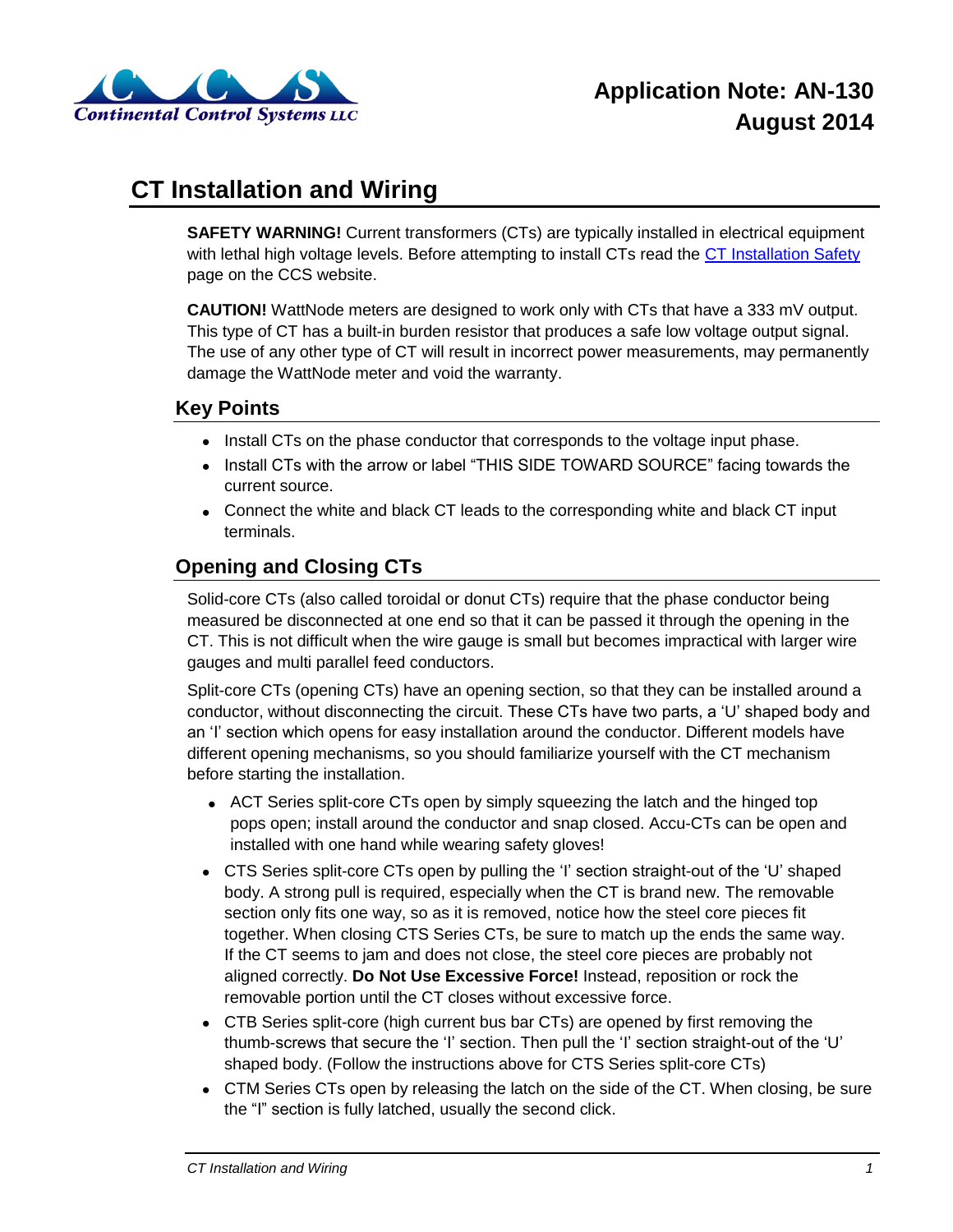ACT Series split-core CTs have flat mating surfaces. When installing this type of CT, make sure that the mating surfaces are clean. Any debris between the mating surfaces will increase the gap, decreasing accuracy.

After the CT is installed, a nylon cable tie can be threaded through the opening window and around the conductor to secure the CT in place on the conductor.

With CTS and CTM Series CTs, a second nylon cable tie may be placed around the perimeter of the CT to prevent accidental opening. On CTB bus bar models, reinstall the nylon thumb screws and tighten them with your fingers. **Do Not Use A Screwdriver!** Note that CTS and CTB Series CTs with removable 'I' sections are calibrated as a single unit. For best accuracy, these parts should not be interchanged with other CTs.

### **Phase Conductors**

For correct measurements, CTs must be installed on the same phase conductor that corresponds to the meter's voltage input connection. The voltage input connections are on the green, five position screw terminal block. For example, the ØA CT must be installed on the same phase conductor that is connected to the ØA Voltage input. Likewise, the ØB CT is installed on the same phase as the ØB Voltage input, and the ØC CT input is installed on the same phase as the ØC Voltage input. Use the colored phase labels supplied with the CTs or colored tape to help identify the wires.

To reduce magnetic interference between CTs on adjacent phases, it is a good practice to separate them by about 1 inch (25 mm). This also helps to prevent dust and debris from forming a bridge across the phase conductor terminals or bus bars and possibly causing a flashover arc.

For best accuracy, the CT opening window shouldn't be more than 50% larger than the phase conductor. Ideally, for best accuracy the conductor should be positioned in the center in the CT window. But in practice, this is typically not feasible, so the next best option is to position the conductor in the bottom of the 'U' shaped half of the CT, away from the opening end where there is magnetic flux leakage. Refer to the [CT Selection](http://www.ccontrolsys.com/w/CT_Selection) page for more information on choosing CTs.

# **Orientation and Polarity**

CTs are marked with a label and/or symbol (arrow) which indicates the correct mechanical orientation of the CT on the conductor being measured. Find the arrow or label that says "THIS SIDE TOWARD SOURCE" on the CT and install the CT with the label or arrow facing toward the current source: generally the utility meter or the circuit breaker.

In addition to installing CTs with the correct mechanical orientation, electrical polarity, as indicated by their white and black wires must also be correct. Each pair of CT wires connects to the appropriate terminal on the black six position CT input terminal block. The terminals are labeled ØA CT, ØB CT, and ØC CT. The polarity of each pair of terminals is indicated by a white and black dot on the label. Be sure to connect the white wire to the phase terminal aligned with the white dot, and the black wire to the terminal with the black dot.

Remember that both the physical orientation and the electrical polarity of each phase must be correct for proper operation. If a phase is reversed either electrically or mechanically, and current flows in the reverse direction, the WattNode meter will measure, depending on the model, zero or negative energy for that phase.